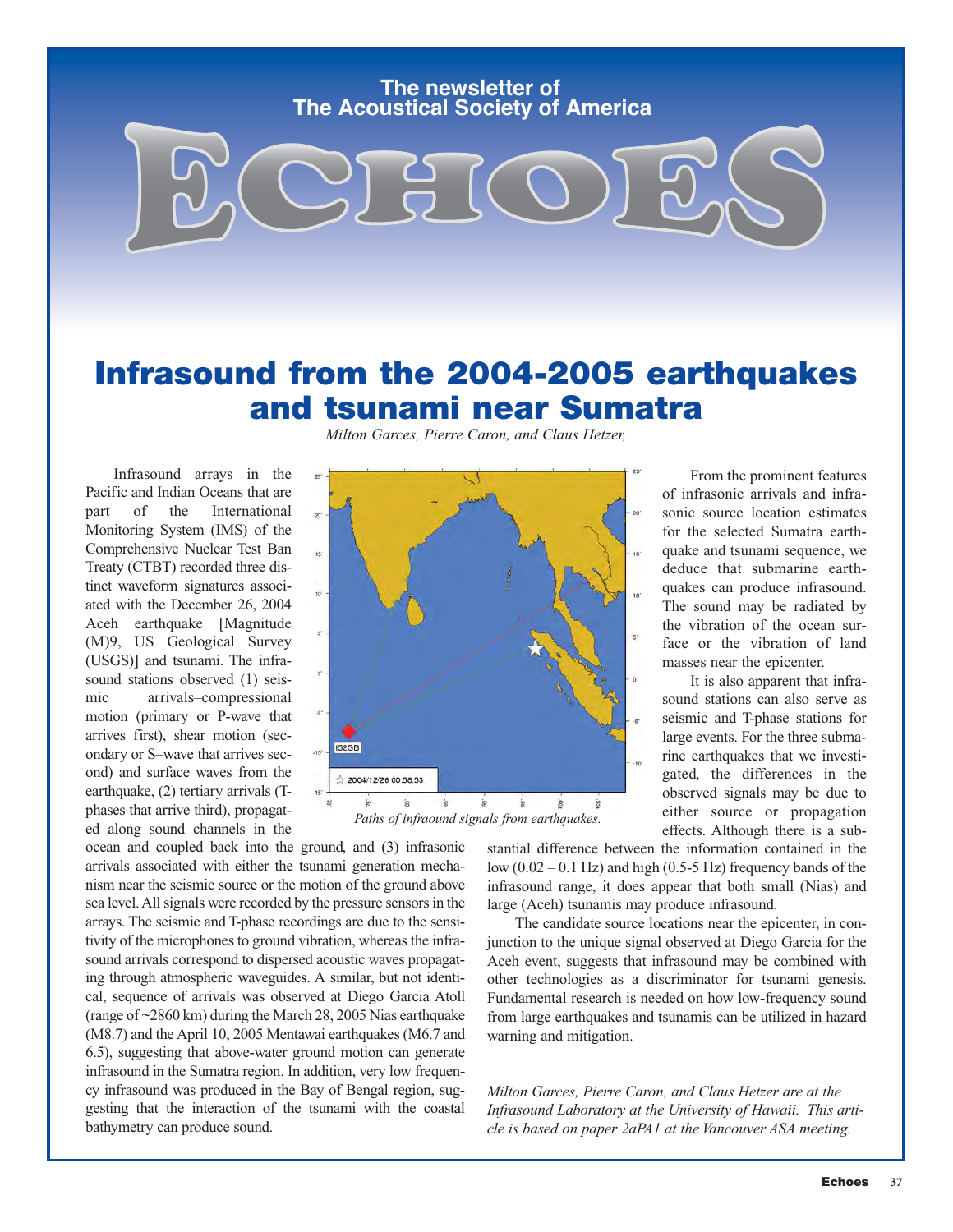# **We hear that...**

**• ASA Fellow Clive Dym, Professor of Engineering at Harvey** Mudd College, has been awarded the Ruth and Joel Spira Outstanding Design Educator Award for "exceptional contributions to design education through widely-cited authorship on engineering design, through sponsorship of workshops and conference panels, and through enthusiastic mentoring of engineering students in the art and science of design."

ASA Fellow **Ira Hirsh** has received a Life Achievement Award from the American Auditory Society. The announcement was made at the Society's 2005 Scientific and Technology Meeting in Scottsdale, Arizona.

- ASA Fellow **H. Vincent Poor**, George Van Ness Lothrop Professor in Engineering at Princeton University, has been named the 2005 winner of the Distinguished Alumnus Award by the Tau Beta Pi Engineering Honor Society at Auburn University. A \$2000 scholarship will be given in Dr. Poor's name to a deserving student member of Tau Beta Pi.

- The American Institute of Physics (AIP) **State Department Science Fellowship** represents an opportunity for scientists to make a contribution to U.S. foreign policy. At least one Fellow annually will be chosen to spend a year working in a bureau of the State Department, providing scientific and technical expertise to the Department while becoming directly involved in the foreign policy process. Fellows are required to be U.S. citizens and members of at least one of the 10 AIP Member Societies at the time of application. Please visit [http://](http://www.aip.org/gov/sdf.html) [www.aip.org/gov/sdf.html](http://www.aip.org/gov/sdf.html) for details. All application materials must be postmarked by November 1, 2005.

 $\bullet$  **Ralph Cicerone**, the new president of the National Academy of Sciences, testified before two separate Senate panels on climate change. Cicerone, an atmospheric scientist, is characterized by colleagues as "someone who knows how to talk to politicians, peers, and the public." He is in favor of reducing the funding gap between the life and physical sciences. "In the physical sciences, I think there are many discoveries out there waiting to happen, largely because of our new capabilities in measurement," he told the Senate.

### **From the editor**

A big event for the Acoustical Society of America is the launching of the new magazine *Acoustics Today*. Dick Stern is especially to be congratulated for creating this new magazine. *ECHOES* is proud to become a part of this new magazine.

Since the publication of *ECHOES* has been tied to ASA meetings and since the Fall meeting in Minneapolis is being held earlier than usual, it was decided to publish two slightly different versions of *ECHOES*. One version will be printed and mailed to members so they will receive it well in advance of the Minneapolis meeting, and it will go online, as usual. This version will be incorporated into *Acoustics Today*. In the future, only one version is planned.

As usual, I urge readers to submit Letters to the Editor, which are more interesting to read than letters from the editor. *Thomas Rossing*

#### 6,741,716

### 43.66.Ts AFFIXED BEHIND-THE-EAR CHILD **RESISTANT VOLUME CONTROL COVER**

Nelson Morales and Kyle Ayen, assignors to Starkey Laboratories, **Incornorated** 

25 May 2004 (Class 381/330); filed 19 February 2002

A cover protects the volume control on a hearing aid from being



changed by preventing access of a human finger. The cover need not be removed for adjustment of the control by a tool.--DAP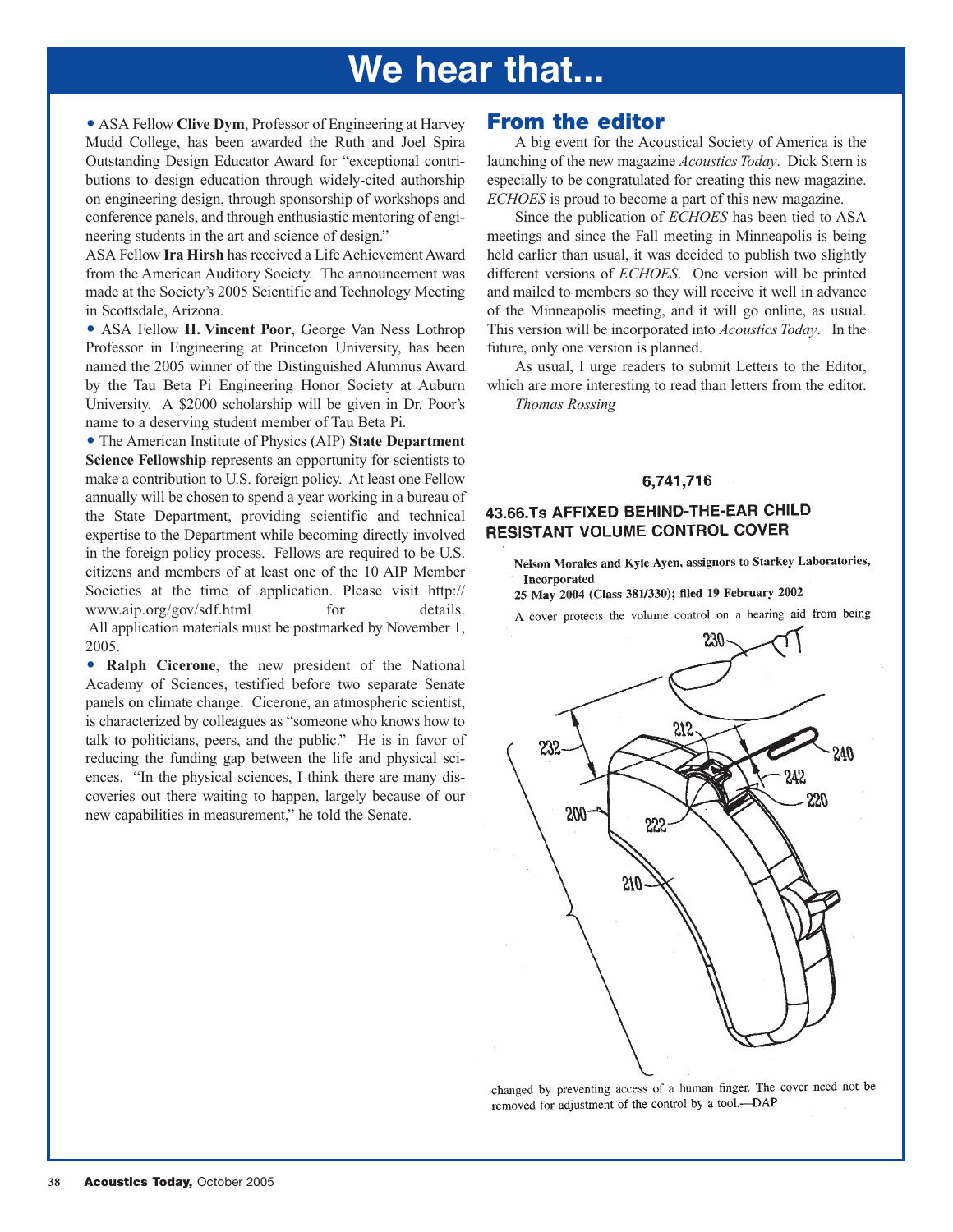# **The ASA Regional Chapters Program**

#### *Elizabeth McLaughlin and Juan Arvelo*

The Regional Chapters Program certainly embraces the intent of our Society. "The Acoustical Society of America was founded…to increase and diffuse the knowledge of acoustics and promote its practical applications. Any person... interested in acoustics is eligible for membership." There are currently 20 active chapters involved in promoting acoustics through outreach and involvement with the public and the number is growing. This article will briefly review the Regional Chapters Program and present new developments in the program within the last few years.

Each chapter is formed by a group of motivated people and each has its own unique program. The ASA does not assign national ASA members to chapters. Instead, local groups of ASA members and non-members petition the ASA to form a chapter. Chapter activities are tailored to the interests of its members and may include group tours of facilities, talks at schools, dinner meetings with invited speakers, science fairs, networking, scientific demonstrations, mini-conferences, awards, student competitions, current events discussions, presentation practice, and published article reviews. You name an activity and chances are a regional chapter somewhere has done it! Also of benefit are the leadership skills that can be obtained and the priceless friendships made along the way.

The Committee on Regional Chapters (CRC) promotes the formation and growth of regional chapters and provides liaison among the chapters and between the chapters and the Society's office. This committee is somewhat different than other committees of the ASA in that each chapter elects its own representative. Other members of the committee include the Society's treasurer, the chair of the Education Committee and a newly requested position of Student Council Liaison. Another new position is that of Co-Chair, a real indication of the level of activity in the Regional Chapters Program in recent years!

In the mid-90s the Society improved the monetary support structure of the chapters. Chapters no longer have to collect dues (a time-intensive task) and therefore the volunteers are able to spend that time on more productive endeavors. The new structure encourages chapters to build their programs, increase attendance, advertise more, and host events which increase awareness of the ASA.

The mid-90s also saw the incorporation of international chapters into our Society. We now have two very active international chapters: the Madras-India Chapter and the Mexico City Chapter. The entirety of the chapters now reflects more of the cultural diversity of the Society and the CRC is richer for the added perspectives of the international chapter members.

Chapters are also reviving themselves. Five formerly dormant chapters have recently been holding meetings again. Reviving a chapter can be as simple as sending a couple of broadcast e-mails to local ASA members to jump-start meeting attendance and renew interest or one can turn to the use of free modern web technology to access member preferences via a survey. Just a handful of acousticians can make a real impact.

Larry and Julia Royster, long time champions of the Chapters Program, have started and are generously supporting the Chapter-run Royster Student Poster Competition through a grant to the ASA. The competition is held once a year; the yearly scholarship award totals \$5000 and the posters should be on any hearing conservation or noise control topic. Scholarship recipients must enroll as full-time graduate students in a program involving acoustics. The CRC has administered this competition for three years.

The ASA approved its first Student Chapter, the University of Nebraska Student Chapter, at the 75th Anniversary Meeting of the ASA in New York City. At the ASA meeting in Vancouver the Brigham Young University Student Chapter was approved. The students are the Society's future. What a wonderful opportunity for them to be more connected to the ASA and to take advantage of what the ASA has to offer young acousticians.

The CRC website has been updated and expanded. Each chapter now has the ability to update its content quickly and a Chapter Resources Page has been created. The resource area contains useful items such as the newly revised Chapter Start-up Kit, information on the Royster Student Poster Competition, and recently simplified Financial Reporting forms. From the ASA home page, just click on the Chapters button to find the website.

Involvement in a chapter is a great way to give back to the ASA, to have fun, to learn and promote acoustics, to socialize, to network and to involve new persons in our exciting field! Please contact the authors for more information.

*Elizabeth McLaughlin and Juan Arvelo are co-chairs of the ASA Committee on Regional Chapters.*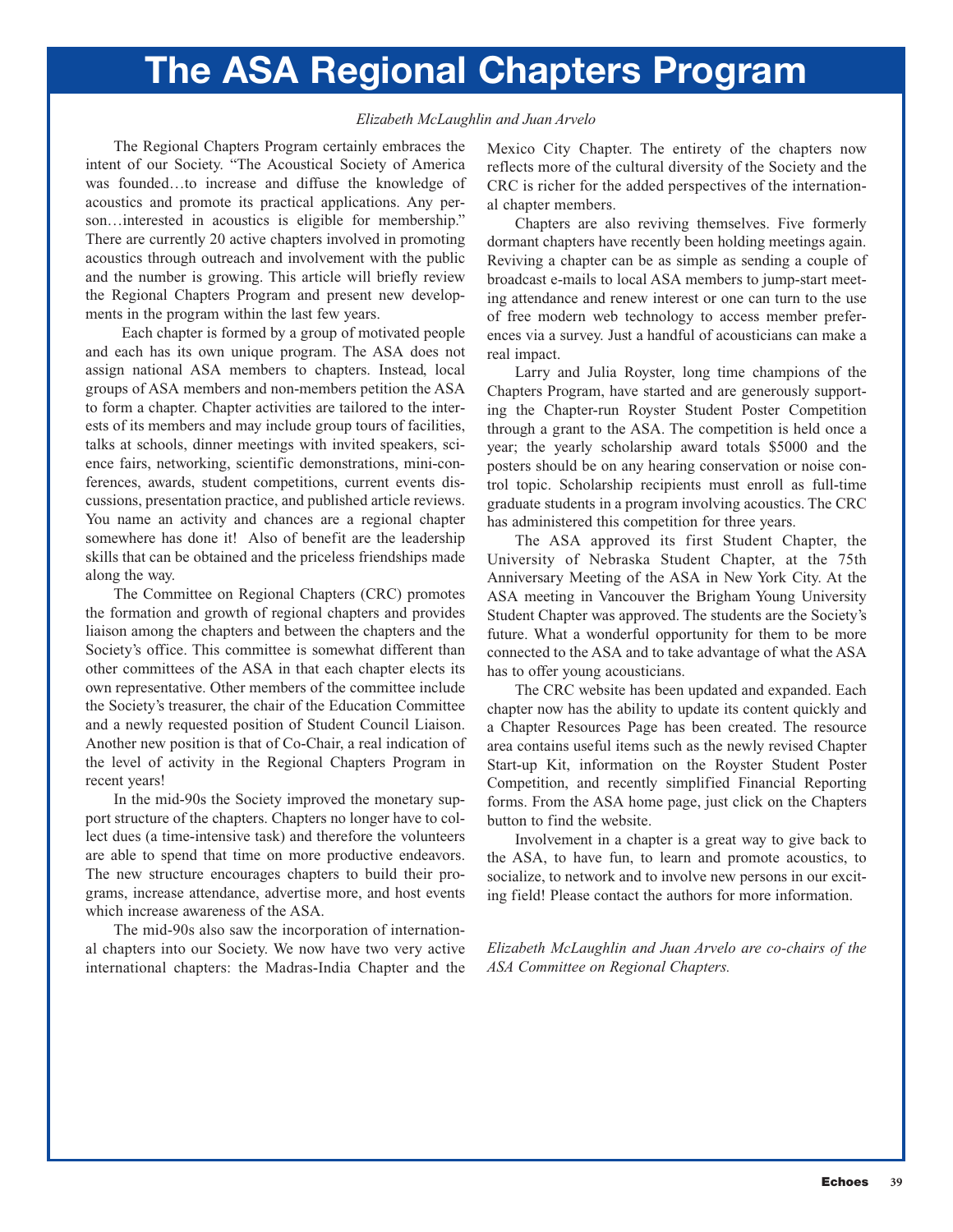#### *Thomas D. Rossing*

At the ASA meeting in Vancouver we had a special session on Design and Construction of String Instruments followed by a workshop on this same subject. The workshop leaders were experienced builders of string instruments, and they shared their insights and some of their "trade secrets." What follows are some excerpts from their presentations. At some later time, it might be possible to publish the complete texts.

#### **Violins: Joseph Curtin, Ann Arbor, MI**

The violin was perfected in 18th century Italy – or so traditional wisdom would have us believe. But for all its beauty, the instrument is rife with unresolved design issues: It is easily damaged, musically unstable, uncomfortable to play, tricky to adjust, and it must be played for decades or even centuries to sound its best. Today a growing number of makers are trying new approaches to their craft. As one of them, I believe there are at least seven directions in which the instrument can evolve:

*Increased durability*—To put an instrument in a musician's hands is to put it in harm's way. Most of the damage is entirely predictable and preventable with fairly modest changes to the violin's design and construction.

*Stability with changing humidity*—Wood is hygroscopic. Changes in moisture content throw violins out of adjustment and can cause the wood to crack. Traditional varnish does little to impede vapor transfer. It is not hard to imagine alternative finishes that do a far better job, and there are a variety of wood treatment processes that promise decreased sensitivity to moisture. Alternatively, non-hygroscopic materials such as graphite fiber can be used.

*Ergonomic—*The shape of violin-family instruments, while pleasingly symmetrical, makes it difficult for players to access the high positions, especially in the case of the viola, cello, and double bass. There are many ways to sidestep this and other ergonomic problems. Innovative designs will make instruments that are less taxing to play, thus reducing the risk of tendonitis and carpel tunnel syndrome.

*Adjustable by the player—*Virtually all adjustments other than tuning the strings must be performed by a professional violinmaker, who must try to interpret the player's often highly subjective requests. Makers are currently experimenting with configurations that allow the player to quickly and safely adjust the neck angle, the sound post length, the tuning of the bridge, the tension of the bass bar – and even the frequency of the lowest air resonance.

*Ultra-light construction*—The best old violins tend to be relatively light in weight, and this contributes to their power and responsiveness. Alternative materials such as graphite, balsa, and synthetic foam (along with innovative ways of using traditional materials) allow the construction of vastly lighter instruments. I believe that within a decade these will radically redefine our concept of the violin.

*High quality when new*—There are well-documented acoustical differences between old Italian violins and our own – most

significantly the ability of the old ones to suppress the highfrequency overtones that can make new instruments sound harsh. An old Italian top, when taken off the instrument and tapped, sounds more highly damped than a new one. I believe this is mainly a question of what happens to wood over time. Once this is better understood, makers will either find ways to modify new wood or else develop combinations of other materials that give the required acoustical behavior.

*Twenty-first Century aesthetics*—Classical violinmaking ended in the late 1700s, but no one knew what to do next so the same thing was tried over and over. Old Italian violins are classics because they could not have been built in any other time than their own. Today's violins will become classics only if they reflect the aesthetic and design ideals of our own time. It is happening already. I cannot imagine a more exciting time to be a violinmaker!

#### **The Violin Octet: George Bissinger, East Carolina University**

The Schelleng 1963 scaling, employing a two-mode basis set (main air  $= A0$  and main wood  $= B1$ ) was partially successful since the flat plate scaling for the top and back plates generally placed the B1 where desired, even though there were substantial variations in instrument shape. The real failing came in the Rayleigh relationship scaling for A0. This came about because A1 was never included in the octet scaling but was seen to be coupled to A0 as can be seen directly in the Shaw model of 1992, and this affected its volume dependence strongly.

An important improvement in scaling would be to go to a four-mode basis set: A0 and A1 for the cavity modes using Shaw's two-degrees-of-freedom model with a semi-empirical wall compliance correction, and B1- and B1+ using flat plate scaling plus empirical relationships between top and back mode frequencies and assembled instrument B1 modes.

#### **Classical Guitar Construction: Bernard E. Richardson, Cardiff University**

As an acoustician passionately interested in the making of classical guitars, it is all too easy to get wrapped up in modes of vibration of the body and the effects that changes to shape and materials have on these modes. The complete chain of music making on the guitar, of course, involves the player and his or her interaction with the string, the string vibrations and their coupling to the body, and finally the coupling of the body with the surrounding air. We might importantly add the ear and brain of the listener, too, for without the due regard to the subjective evaluation of a listener, much of our acoustical endeavors would be wasted. Our recent guitar studies have involved an amalgamation of real measurements of both structural vibrations and their associated sound fields (see Fig. 1) and modeling of a plucked string coupled to a radiating body. The model is used as the source of psychoacoustical evaluations of sound quality. Although it is tempting to ask questions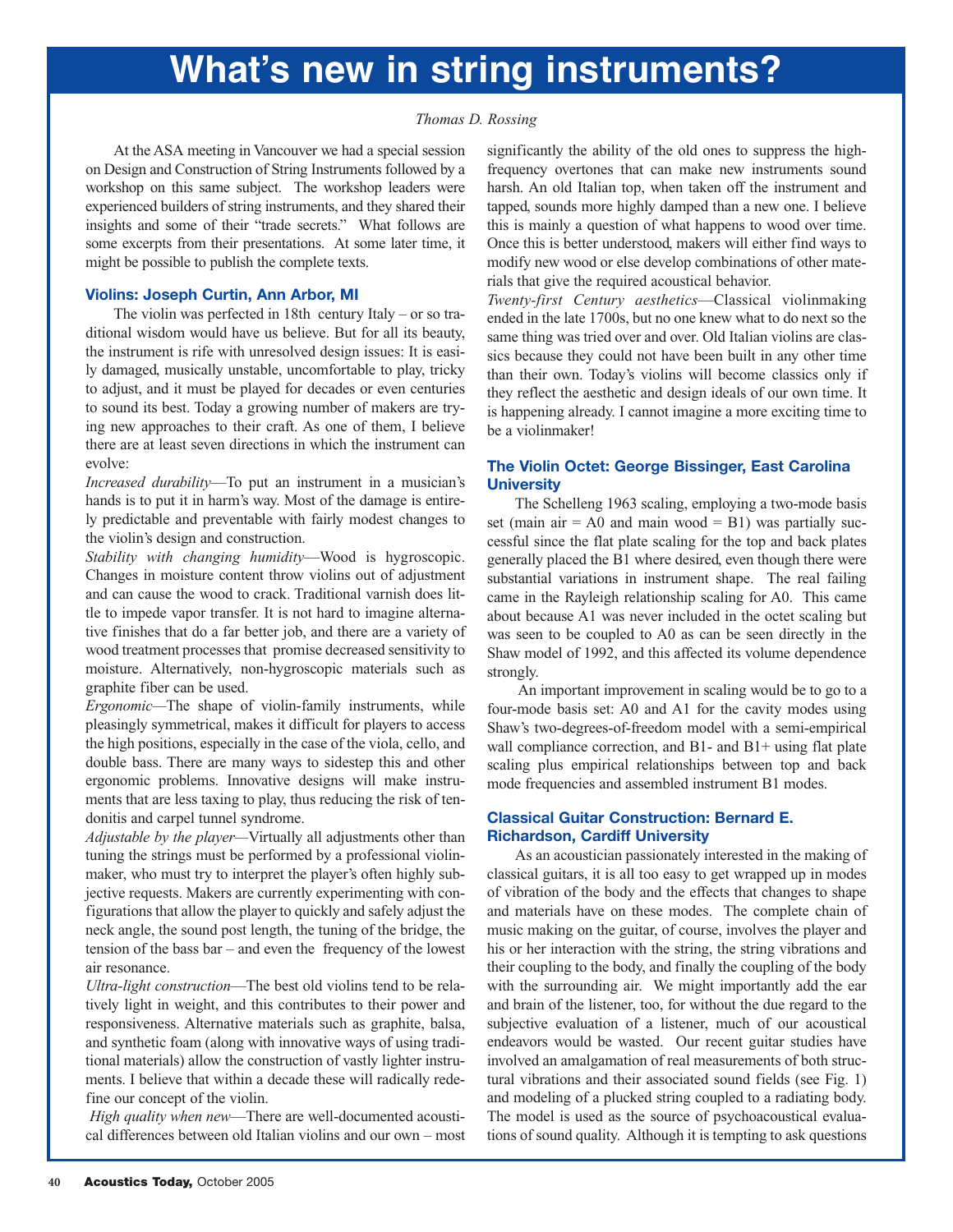



such as "What makes a great guitar?" for the moment, at least, we are interested in determining what sort of structural changes make audible changes to the sound quality. In this way, we might build up a check-list of constructional aspects which makers should treat carefully and those which are of less importance in determining sound quality.

Our studies so far have thrown out a few interesting observations. For example, it is often suggested that materials for guitars should have low damping, but we can see quite positive benefits from reducing Q-values of modes. Indeed, one of the major "problems" with making a good guitar is that the general design principles adopted in virtually all instruments overemphasize coupling of the strings and body. Another observation has been to note that some of the loworder modes, which might be expected to radiate with largely monopole radiation fields, have, in fact, considerable dipole components. The relative strengths of the monopole and dipole components vary considerably from one instrument to another, dependent on the overall construction of the body (soundboard, back plate and ribs). This can have a profound effect on radiation from the instruments at both low-and midfrequencies and may have a marked influence on balancing the various registers of the instrument.

#### **The Five-String Banjo: James Rae, Mayo Clinic School of Medicine**

*Formants*—Either by plucking individual strings near the bridge or by brushing all five strings at many positions between the neck and bridge, it is possible to establish a sound signature for an individual banjo. The spectra thus obtained tended to show a formant in the 200-1500 Hz range and another in the 2000-4000 Hz range. The lower and stronger one appears to be related to vibrational modes of the head, while the upper one may be due to mechanical properties of the bridge.

*Total sound power*—At least 99% of a banjo's sound power occurs below 5000 Hz, and about 95% of the power comes from the sum or the first five to seven harmonics. Higher harmonics contribute markedly to the timbre but not to the radiated sound power.

*Cavity tuning*—Unlike most other string instruments, cavity tuning can occur after the assembly of the banjo. By installing adjustable screws to hold the top of the banjo (the pot) to its resonator, the spacing between the bottom of the pot and inner floor of the resonator can be adjusted. As the pot-resonator separation is increased, the response of the banjo is shifted to higher frequency which "brightens" the sound. We have made small spacers that our friends call "Raejustors" to facilitate this tuning.

*Bridges—*Most commercial bridges have a single resonance at about 2000 Hz. By using different woods and orienting the grain differently it is possible to construct bridges that show accelerance peaks anywhere from 650 to 3300 Hz. A particularly useful bridge is one made of a vertical grain wood with a pedestal structure of different woods so that particular parts of the bridge are "tuned" to the string being served.

#### **Mandolins: David J. Cohen, Richmond, VA**

The mandolin is a plucked string instrument whose origins appear to go back to the medieval gittern (also known as guittarra, chitarra, and guitaire in various European countries). The modern mandolin is descended from two instruments that developed during the 18th century. The first was the mandola or mandolino, which carried six courses of two strings tuned in 3rds and 4ths and is sometimes referred to as a Milanese mandolin. The second was the mandoline or Neapolitan mandolin, which had four courses of two strings tuned like a violin. The modern mandolin is tuned like the latter. The stiff bowls of the Neapolitans do not contribute to corpus vibrations below about 1200 Hz.

Mandolin makers have used a variety of brace patterns. Gibson mandolins generally featured longitudinal braces, whereas such makers as Gilchrist and Smart preferred crossed braces. The crossed or X-bracing pattern imparts more crossgrain stiffness than other bracing patterns. Coupling between the lowest plate mode and the air cavity resonance is stronger in f-hole type mandolins than in Neapolitans or oval hole archtop mandolins.

The Virzi tone producer was thought by its originators,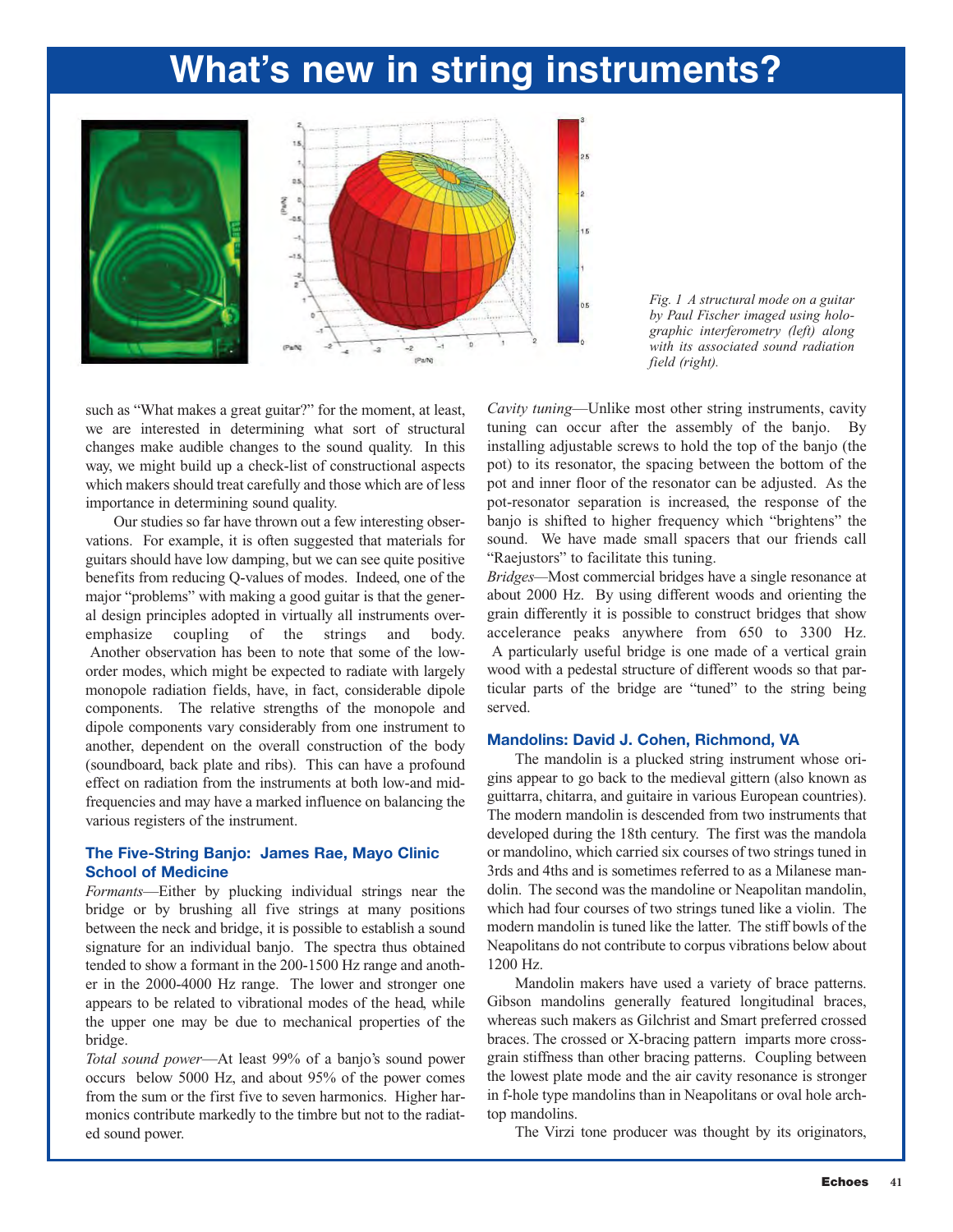Joseph and John Virzi, to provide a secondary vibrating surface, thereby producing a more complex set of overtones and a more mellow tone. While the original premise is debatable at best, the device does act as an addition mass that could split the lowest body resonance into two resonances.

#### **Building Trends in Hammered Dulcimers: David Peterson, University of Central Arkansas**

The hammered dulcimer, a stringed instrument played with two wooden hammers, probably originated in the Middle East, but has become part of the musical culture of many countries. In the U.S., the folk revival in the 1970s sparked renewed interest in the hammered dulcimer as a concert instrument. Today, despite some consolidation, there are still hundreds of builders, mostly amateurs, who experiment with the basic design. The most important design parameters are: soundboard size, shape and composition, internal bracing, bridge shape, string arrangement and composition, hardness of bridge caps, hammer weight and stiffness, instrument resonances due to the unique string splitting and also the stiffness of the body, and soundboard modes.

*Hammer/string/bridge interaction—*Standard wooden dulcimer hammers are much lighter (8-12 grams) and have harder heads than felt covered piano hammers. Light, hard hammers and the playing position facilitate the percussive sound (hammer clicks lasting 20 ms or so are quite pronounced), percussive playing techniques (e.g., double stroke rolls), and very fast hammer strokes that help define the unique sound of a hammered dulcimer. Hammer/string contact time is typically 2-4 ms, depending on string tension (lower pitched strings are at lower tension on a hammered dulcimer). Using padded hammers, (typically leather) changes the sound radically. Hammer contact time is increased and higher harmonics are significantly damped, leading to a more mellow sound. In general, padded hammers change the sound of an instrument more than any other design feature.

Dulcimer bridges extend about 1.25 inches above the soundboard. The resulting vertical force (10-30 lb) allows the bridge to be driven vertically and laterally, and also produces a rocking motion. The in-phase mode for paired strings does decay much faster than the out-of-phase mode, but the marked dual decay rate found in pianos seems to be absent or at least less important in hammered dulcimers. The sustain of heavyweight pre-1970 dulcimers was comparable to that of an undamped piano, but is somewhat less on lighter more flexible modern instruments.

*Playing range*—The traditional American hammered dulcimer had 12 treble courses and 11 bass courses. The musical weakness of such instruments is an inaccessible key of A and weak bass. Adding three more courses at the low end gives 3 octaves for a standard 15/14 instrument (D3 to D6).

The standard  $15/14$  instrument has  $2x15 + 14 = 44$  possible notes to play, but only 30 of these notes are distinct—the others being repetitions of the same pitch available elsewhere on the instrument. It is possible, but inconvenient, to play chromatic scales. The more expensive professional models have additional notes to extend the chromatic range and/or bass range.

*Strings*—Most hammered dulcimer builders use steel piano wire ranging from 0.016 in. in diameter (#6) to 0.024 in. in diameter (#10). Because of the trapezoidal shape of the instrument, string tension decreases as strings get longer and are tuned lower, and this becomes a problem.

| String tension (treble bridge, right side): |      |                         |    |                |                        |  |  |  |  |
|---------------------------------------------|------|-------------------------|----|----------------|------------------------|--|--|--|--|
| String                                      | freq | rad.                    | L  | T <sub>1</sub> | % of breaking strength |  |  |  |  |
| G5                                          | 784  | $0.009$ in. 9 in. 35 lb |    |                | 60%                    |  |  |  |  |
| D5                                          | 587  | 0.010                   | 12 | 43             | 60                     |  |  |  |  |
| G <sub>4</sub>                              | 392  | 0.010                   | 15 | 30             | 34                     |  |  |  |  |
| D4                                          | 294  | 0.011                   | 18 | 29             | 33                     |  |  |  |  |
| G#3                                         | 196  | 0.012                   | 21 | 21             | 20                     |  |  |  |  |

Efforts to improve the sound of lower strings include the use of brass or phosphor bronze strings with approximately 10% higher densities than steel or using single wound strings. *Side rails and bracing*—Total longitudinal tension string tension is about 1900 lb, with a total downward force on each bridge of about 150 lb. The resulting bending moment must be overcome with relatively deep side rails (3-4 in.) and internal bracing. Before 1970, the instruments were strong boxes with hardwood backs, heavy pin blocks, floating soundboards, and several braces glued to the back.

The current trend toward lighter instruments makes use of the soundboard as a structural element by gluing it to the frame. The pin blocks are minimal, the back is high strength 3/8 in. Baltic birch plywood, zither pins replace piano pins, and the internal bracing is tapered and honeycombed. Soundboards have gotten thicker but less dense through the use of softwoods. Some builders are experimenting with tapered soundboards that are composites with a softwood interior core. The acoustical goal of this design work is a more mellow tone with less sustain.

*The miracle bridge cap*—Traditional bridge caps were made of thin steel wire, brass, or wooden dowels. About 1985, builders started experimenting with the hard plastic rods made of delrin, invented by Dupont. Delrin has high mechanical strength and stiffness, good wear and abrasion resistance, and a low coefficient of friction. Thus steel strings can easily slide over the bridge caps without making grooves. Perhaps more importantly, delrin has much higher internal damping than brass and steel so that higher frequency string vibrations have reduced decay times. The positive effect on hammered dulcimers is to reduce sustain and hammer noise.

*Bridge design*—The most common design is a solid bridge. Saw cuts and individual caps are sometimes used in an attempt to de-couple adjacent courses. Inlaid scale markers make the instruments much easier to play accurately

*Materials*—The exterior frames are made of hardwoods—walnut, cherry, and exotic imports—chosen for appearance, stability, and marketability rather than for acoustic reasons. Soundboards use Baltic birch plywood on less expensive mod-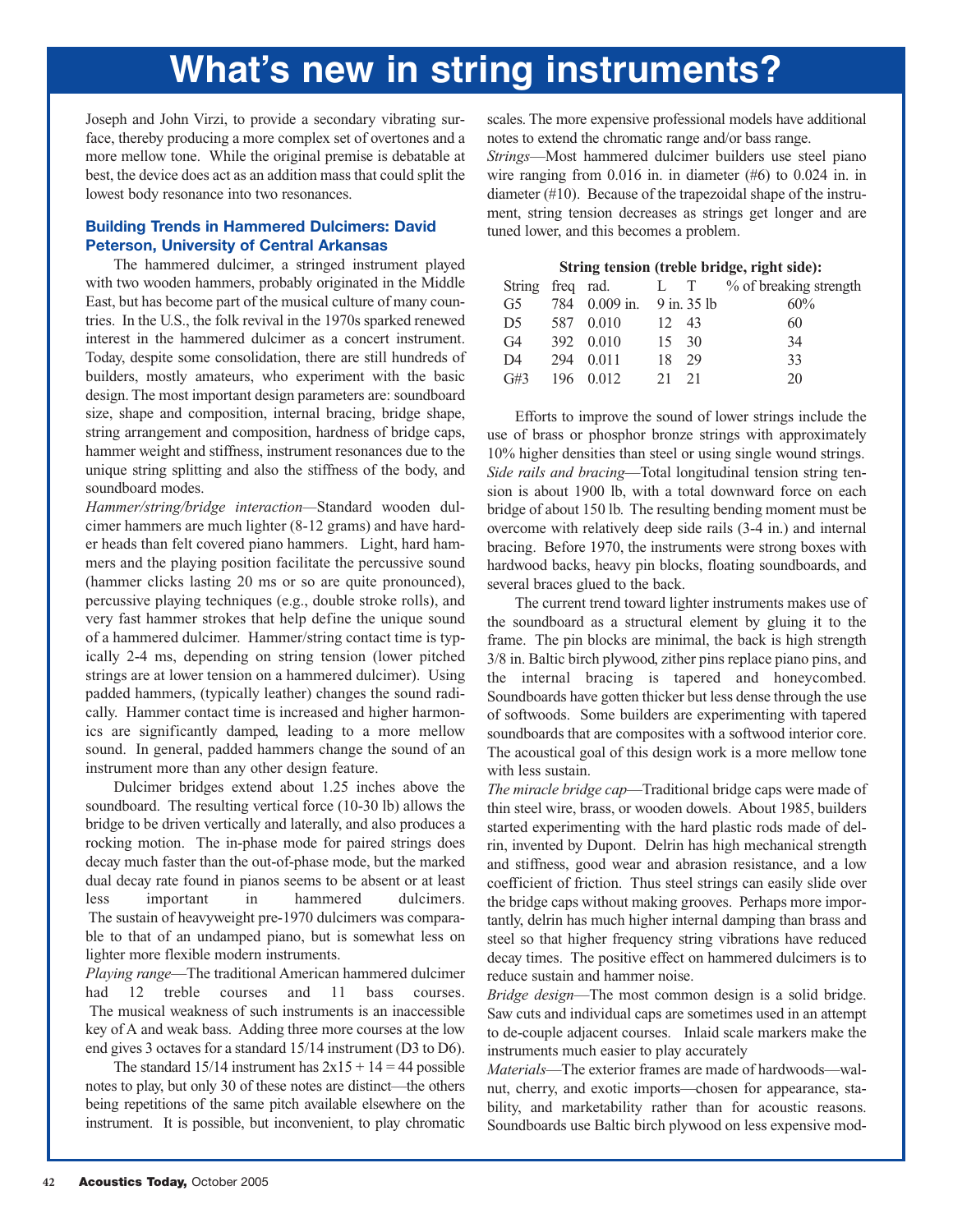els and mahogany, spruce, redwood, or cypress on more expensive models. Arched and tapered soundboards, if properly done, give more strength and stability than flat soundboards, but all hammered dulcimers bend eventually. Hardwood bracing runs parallel to the end rails. These can be tapered to give the most strength per weight. Relatively small perpendicular hardwood rods are used to support the bridges on the braces. The placement of these braces is important for uniform sound but there is no consensus as to size and location. The trend in hammered dulcimer construction is to make lighter instruments with less sustain. Extremely lightweight 15/14 instruments are now advertised at 12 lb or less, although most are about 20 lb. To some extent this has been accomplished by using fewer strings per course with smaller course separation (both of which make the instrument more difficult for the amateur to play accurately).

#### **Harp Design and Construction: Chris Waltham, University of British Columbia**

The harp is triangular in shape. The easiest part of the triangle to make is the post as it plays little part in the sound production and can therefore be over-engineered; the compressional force is in any case mostly axial. The neck has to withstand the total tension of all the strings, and also a large torque, as all the strings are mounted on one side. The curvature does not help, and as much of the characteristic grace and elegance of a harp derives from the neck shape; it cannot be overbuilt. Very strong many-layered plywood seems to be the best material, covered with veneer for beauty's sake. The soundboard has to be both thin and also be able to withstand all the string tension (12 K in the case of a concert harp). Sitka spruce is the material of choice for its acoustical properties and anisotropic strength. The grain runs horizontally, and thin veneer with vertical grain is applied to prevent cracking (although it degrades the sound slightly). The sound box is a light, hollow shell, with holes at the back for improved sound radiation and access to the strings. The whole structure bends under the string tension, so the veneer has to be very well bonded. In the following panel I have placed my own Celtic and lever harps in the context of harp evolution. The harp has been basically triangularshaped for about 1000 years. The gothic harps had small, thick sound boxes and soundboards carved out of two solid pieces of wood, and needed "brays" to buzz against the strings and increase the sound output. Larger, more efficient soundboards came with the Celtic harps. In the Renaissance, soundboards were made ever thinner, especially in Spain. Chromatic tuning was achieved by having two or three rows of strings, making the harps very difficult to play, and multiplying the total force on the soundboard. Sharpening levers to raise the pitch of the strings by a semitone went some way to solving this problem. The ultimate "modern" concert harp was developed by Erard in Paris and London around 1800; these had pedals attached to a complex mechanism which could raise the pitch of the strings by one or two semitones.

*Strings*—The string material is determined by harmonicity (the overtones should sound pleasant) and "feel." Harmonicity

| <b>Evolution of Harps</b>                          |                                      |                                                           |                                                                                                 |                                                                           |  |  |  |  |
|----------------------------------------------------|--------------------------------------|-----------------------------------------------------------|-------------------------------------------------------------------------------------------------|---------------------------------------------------------------------------|--|--|--|--|
| Small soundbox,<br>thick soundboard                | Larger soundbox                      | 2,3 string<br>rows:<br>chromatic                          | Levers for semitone<br>sharpening,<br>thin soundboard                                           | Double-action,<br>pedals                                                  |  |  |  |  |
|                                                    |                                      |                                                           |                                                                                                 |                                                                           |  |  |  |  |
| Gothic Harp<br>(C15), Hofburg<br>Museum,<br>Vienna | Homemade Celtic<br>harp (18 strings) | Arpa a tre<br>file (1625),<br>Museo<br>Civico,<br>Bologna | Handmade lever harp<br>$(36 \text{ strings}),$<br>copy of George Morley<br>model (London, 1820) | Erard Harp c. 1800<br>(modern concert<br>harp), Hofburg<br>Museum, Vienna |  |  |  |  |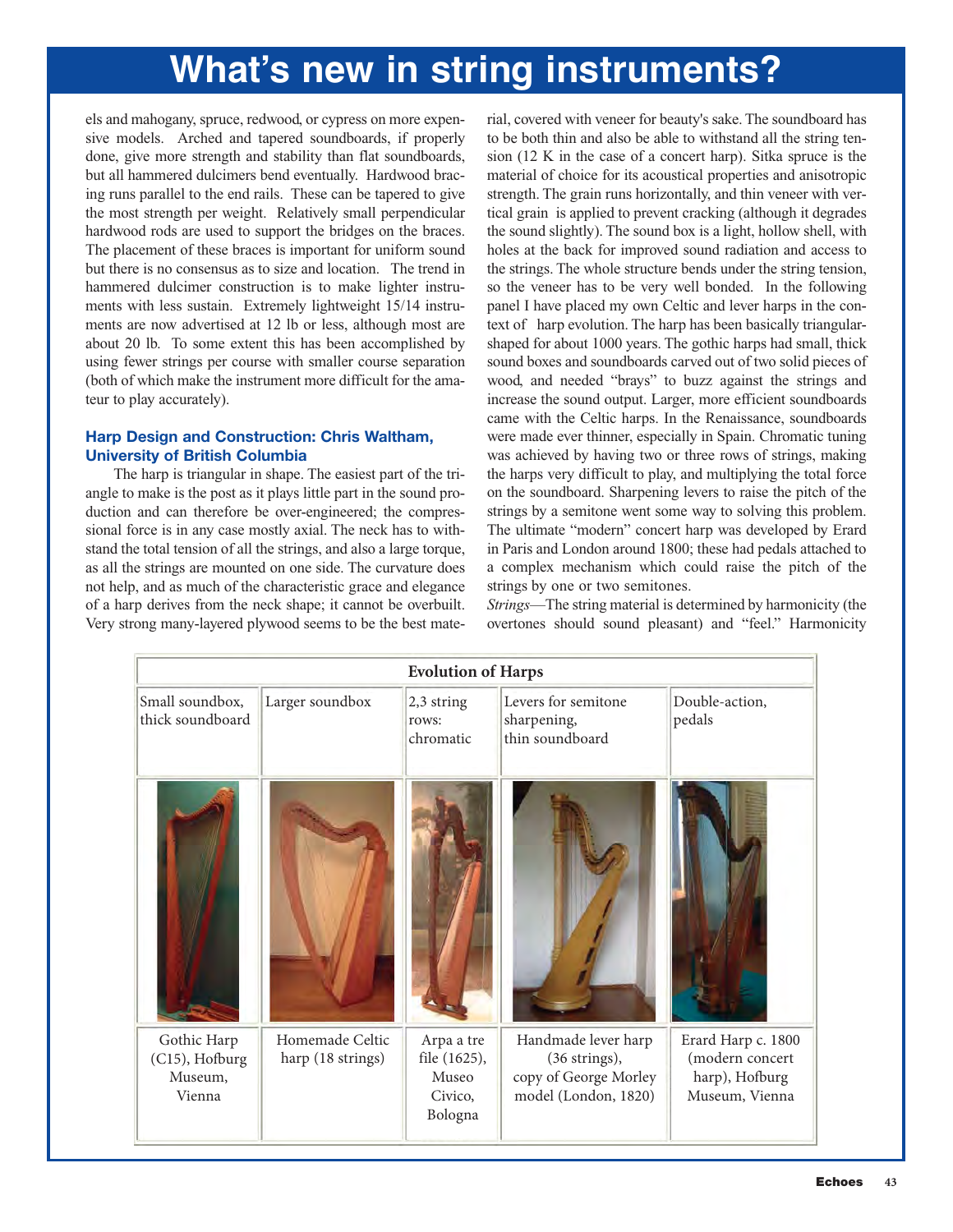

*Fig. 2. Six carved Baltic psalteries along with a violin and a Swedish nyckelharpa*

requires that the string be strong, heavy enough, but not stiff. "Feel" is how hard the player has to pull to move the string center a given amount before release; it should be large enough that the strings do not touch, and not vary too much from string to string. Nylon or gut would probably suffice for all strings if the lower strings followed the curve set by the upper strings and became very much longer than they actually are. Gut is mechanically similar to nylon but has a warmer tone for the mid-register. Practical reasons make the harp neck a double curve (an ogive, so it isn't too tall) and so much heavier strings are needed for the low register. Nylon/gut strings would have to be very thick here, very inharmonic, and the "feel" would be so small that the strings would interfere with each other. Steel wrapped with helical copper wire is used, although there is an awkward change in "feel" at the break. The ingredients which distinguish the sound of a harp from any other plucked instrument, such as the guitar, are as follows:

The string is plucked in the middle, which reduces even harmonics. In some music, the harp is sometimes plucked close to the soundboard in order to imitate a guitar.

There is very strong coupling, via the soundboard, between any two strings with overlapping overtones. In the case of a large harp, many strings vibrate when only one is plucked.

The strong interaction with the soundboard causes the strings to vibrate in collapsing and expanding ellipses, which gives a long pulsed tail to the sound.

The large number of strings allows for glissandi, a feature most people immediately associate with the harp.

My current aim is to produce a thorough map of resonances in different harps, and to ascertain what features are desirable and what are not. In the process I hope to achieve a better understanding of how best to optimize soundboard parameters, particularly the thickness, as this is where good engineering and good acoustics seem most at odds.

#### **Carved Baltic psalteries: Andres Peekna, Waterford, WI**

The Baltic psaltery family of plucked string instruments includes the kantele (Finland), the kannel (Estonia), the kokle, (Latvia), the kankles (Lithuania), and the wing-shaped gusli (Northwestern Russia) (see Fig. 2). Over the years, we have studied the modes of vibration of several psalteries by various makers, many of which are faithful copies of ancient instruments. On the better instruments, the main body resonances are well distributed in frequency so that they support the various strings. Good string-to-sound box coupling also appears to play a role. A useful method for studying string-to-sound box coupling involves scanning at intervals as low as 0.1 Hz for narrow peaks within the nominal tuning range of the strings, and comparing them to their neighboring body resonances, while using electronic TV holography. Predictions of the Helmholtz resonance from sound hole dimensions and air cavity volume while neglecting damping in the sound holes yield upper limits when many small sound holes are involved. The locations of the sound holes, as well as their area, are found to have significant effects on sound quality and volume.

It is desirable to have a body resonance with high radiating efficiency between the keynote and the tone above. In many cases, it is also desirable to have a body resonance close to the low dominant. The frequencies of the two lowest body resonances can be adjusted, to some extent, by adjusting the areas of the sound holes. As replicas of carved Baltic psalteries are often played together with other instruments, such as bagpipes, violins, and accordions, this in effect imposes absolute tuning ranges. Wood is a notoriously irreproducible material; in many cases string instruments with the same dimensions made out of similar woods do not sound alike. Adjusting the areas of the sound holes provides a limited method for custom optimization.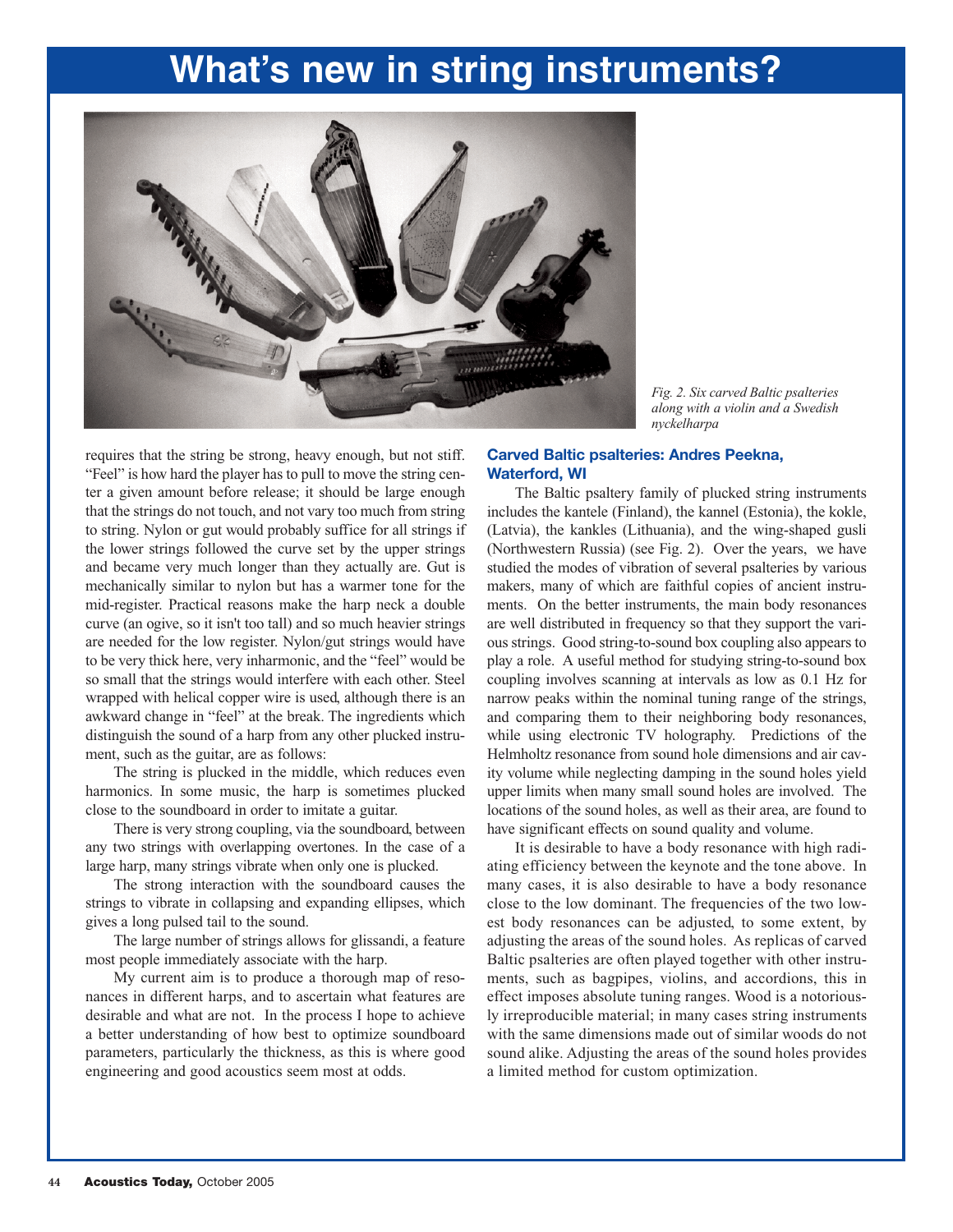# **Scanning the journals**

#### *Thomas D. Rossing*

- Theory predicts abundant production of **acoustic waves in subsurface layers of the Sun**, and such waves are believed by many to constitute the dominant heating mechanism of the chromosphere, according to a paper in the 16 June issue of *Nature*. Such waves are difficult to detect because of disturbances in the Earth's atmosphere. This paper reports the detection of such waves and numerical simulations to show that the acoustic energy flux of these waves is too low, by a factor of at least ten, to balance the radiative losses in the solar chromosphere. Acoustic waves therefore cannot constitute the dominant heating mechanisms of the solar chromosphere.

- There is widespread belief among players and listeners alike that **violins improve with age** and/or playing. Although mechanical measurements show noticeable differences between two violins built from the same wood samples, rankings of the instruments by experienced playing and listening panels showed no statistical differences in the finished instruments, according to a paper in the April issue of *Acoustics Australia*. One instrument had been played regularly and the other had been kept in museum condition. - Tree frog embryos have a remarkable ability to **sense and interpret vibrations**, according to a paper in the July issue of *Animal Behaviour*. Eggs of the red-eyed tree frog usually hatch after seven days, but the embryos can emerge up to 30% earlier to escape a predator's attack. Upon hatching they drop into the water and, as tadpoles, swim away to safety. They are more likely to hatch when exposed to vibrations recorded from a snake attack than when exposed to recordings of heavy rain. The embryos must therefore be able to distinguish between these different kinds of motion.

- The **Australian didgeridoo** is a simple musical instrument that is capable of a spectacular variety of timbres, according to a brief paper in the 7 July issue of *Nature*. Simultaneous measurement of the didgeridoo sound and the acoustic impedance of the player's vocal tract just inside the lips indicated that the maxima in the envelope of the sound spectrum are associated with minima in the impedance of the vocal tract. This acoustic effect is similar to the production of vowel sounds made during human speech or singing,

although the mechanism is different, and leads to the conclusion that experienced players are subconsciously using their glottis to accentuate the instrument's tonal variation.

- New evidence for **bubble fusion** or sonofusion is reported in the May issue of *Nuclear Engineering and Design*. Engineers at Purdue University used the same test chamber filled with deuterated acetone as in previous experiments (see Summer 2004 issue of *ECHOES*) but with californium-252 as a continuous source of neturons instead of the pulsed source previously used. The acetone was exposed to the neutron source and then bombarded with ultrasound to produce tiny bubbles that expand before imploding.

- The March issue of *Acoustical Science and Technology* is a special issue on **Room Acoustics** in honor of RADS 2004 (International Symposium on Room Acoustics: Design and Science 2004) held on the Island of Awaji in April 2004. The symposium, which was a satellite symposium of the International Congress on Acoustics (ICA 2004), included 20 invited oral presentations and 63 poster presentations, of which 12 papers, one technical report, and 12 acoustical letters appear in this special issue.

- A novel method of controlling **reflections in a listening room**, using flat panel loudspeakers, is described in a paper in the May issue of the *Journal of the Audio Engineering Society*. Models and implementations are presented for single-channel, two-channel, and five-channel arrangements. The results of a pilot listening test showed that differences in reflection patterns were readily detected by a panel of experienced listeners.

- *EURASIP Journal on Applied Signal Processing*, Volume 2005, Issue 9, is a special issue on **Anthropomorphic Processing of Audio and Speech**. Some papers are paid for by the authors and can be downloaded free of charge at [http://www.hindawi.com.eg/asp/.](http://www.hindawi.com.eg/asp/)

- The July/August issue of *Acta Acustica/Acustica* includes a two-part review article on "**Noise** and Its Effects—A Review on the Qualitative Aspects of Sound." The first part deals with "Notions and Acoustic Ratings," while the second part deals with "Noise and Annoyance."

### ASA 2006 Meetings–Plan Now to Attend!

5–9 June • Providence, RI **(Abstract submission deadline: 24 January 2006)** 

28 November–2 December • Honolulu, HI **• 4th joint meeting–Acoustical Society of America and Acoustical Society of Japan (Abstract submission deadline: 30 June 2006)**